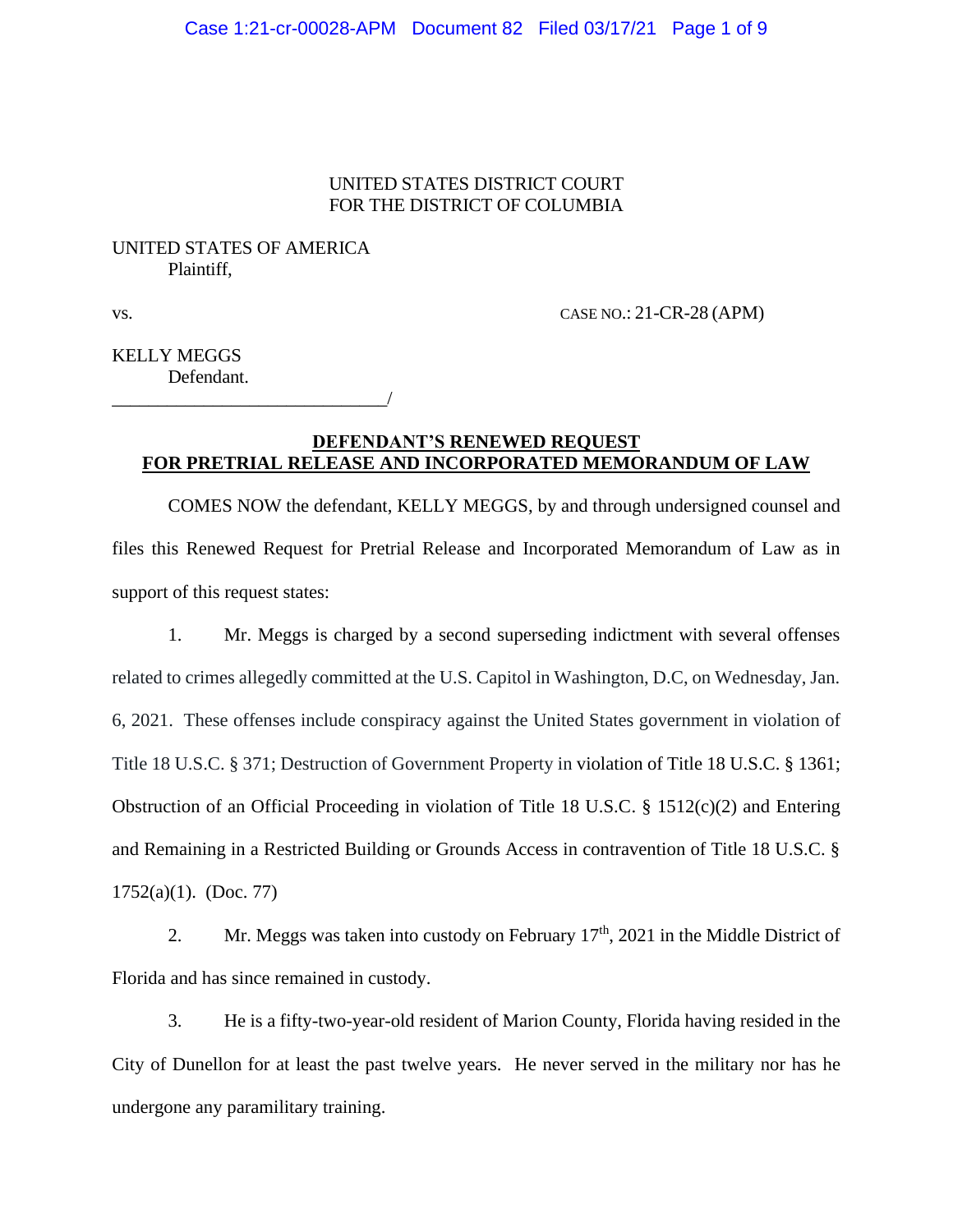### Case 1:21-cr-00028-APM Document 82 Filed 03/17/21 Page 2 of 9

4. The home in which he lives is owned by both himself and his spouse and is one in which they have significant financial equity. They have two adult children who also reside on their property. As the Court is aware, Mr. Meggs' spouse, Connie Meggs, is also named as a defendant in the instant indictment.

5. As of the date of his arrest, Mr. Meggs had been stably employed for a significant length of time in a senior management position at a large automobile dealership in the North Central Florida area.

6. He has no other pending criminal cases in any jurisdiction and no prior criminal history except for one remote misdemeanor arrest in Florida for which it appears the charge was dismissed.

7. With respect to the allegations against him in the instant second superseding indictment, and despite the inflammatory language used therein, there are no direct acts of violence alleged to have been committed by him nor is there evidence thus far of damage inflicted by him to any government property. Moreover, while he is alleged to have "prepared himself for battle" by donning certain protective attire, there is no allegation he possessed any type of weapon at any time on January 6th.

8. Mr. Meggs previously moved for pre-trial release in the Middle District of Florida, where he resides and was initially taken into custody. The court there detained him by written Order, a copy of which is attached hereto as Exhibit "A."

9. Despite disagreement with the findings of the magistrate judge in the Middle District of Florida, those findings are acknowledged. However, in the time since the initial detention hearing, significant information has come to light that militates strongly in favor of the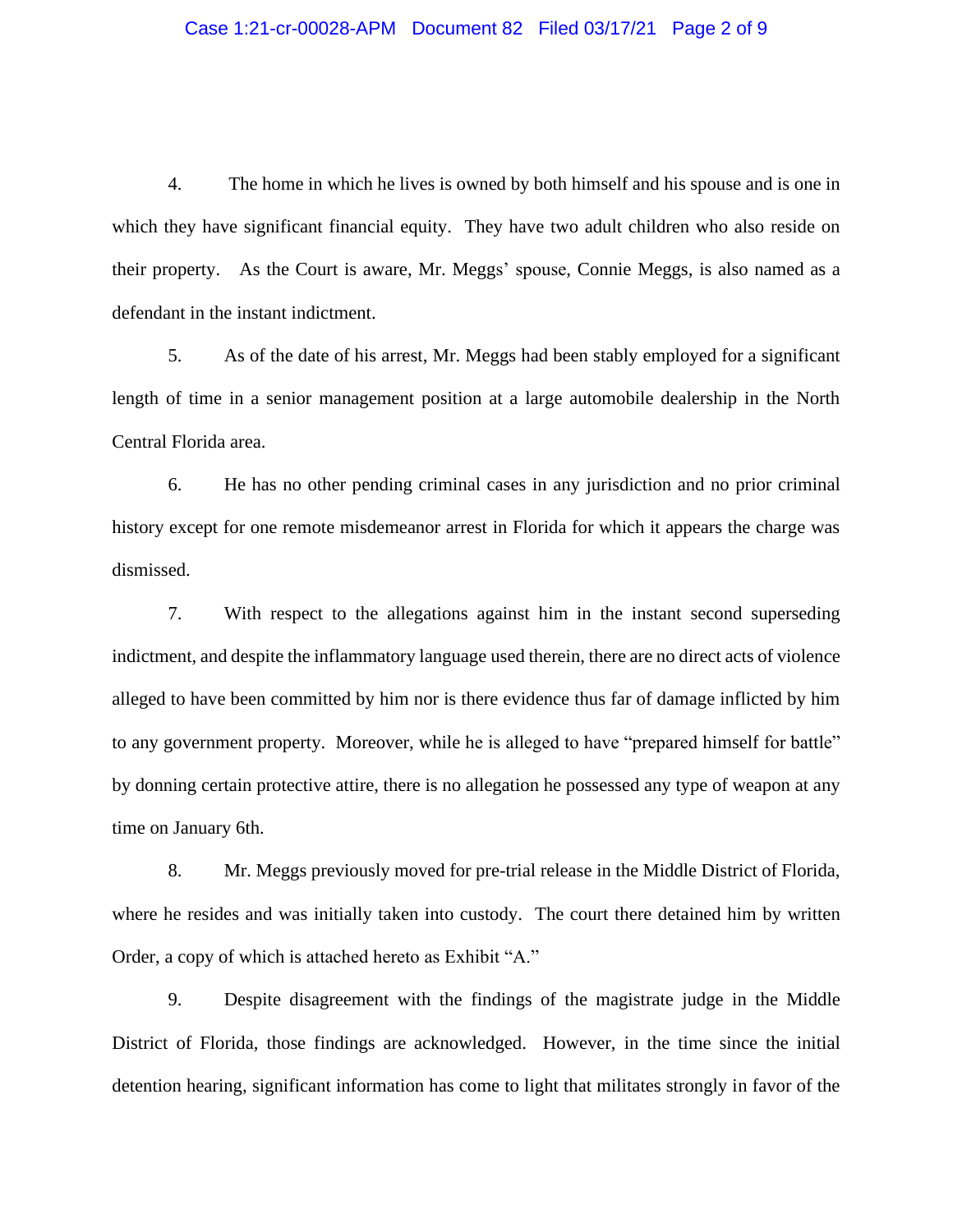defendant's pretrial release.

10. When Mr. Meggs (and Connie Meggs, for that matter) was initially arrested he waived his Constitutional right to remain silent and voluntarily gave a detailed interview to law enforcement. At the time of his detention hearing this was statement was not disclosed to the defendant despite the government's knowledge of its contents. Information recently revealed by the government directly corroborates the statements made by both Meggses as to their actiions on January 6<sup>th</sup>. Specifically, Mr. Meggs stated that, at the time he entered the Capitol building, the doors through which he entered had already been damaged. This is consistent with information disclosed by the government in the form of an email; specifically, as follows:

> The doors through which your clients entered the building were among those parts of the Capitol that were damaged. Three glass window panes on those doors were broken, an exterior handle was torn off, and one of the door stops was broken, among other damage. Capitol surveillance video footage as well as publicly available video footage suggests that the damage to the glass window panes on these doors was done prior to your clients' entry through the doors. The timing of the other damage is not clear at this time.

11. This also directly contradicts the allegation in the indictment that Mr. Meggs "forcibly entered the Capitol and thereby caused damage to the building in an amount more than \$1,000.00." Doc. 77 ¶ 82.

12. During the initial detention hearing, the government inaccurately stated that, during the events of January  $6<sup>th</sup>$ , 2021, a police officer was beaten to death with a fire extinguisher by protesters, the blatant falsity of which had to be pointed out by the undersigned.

13. The clear intent of the government in making this representation was to inflame the court, which it apparently did.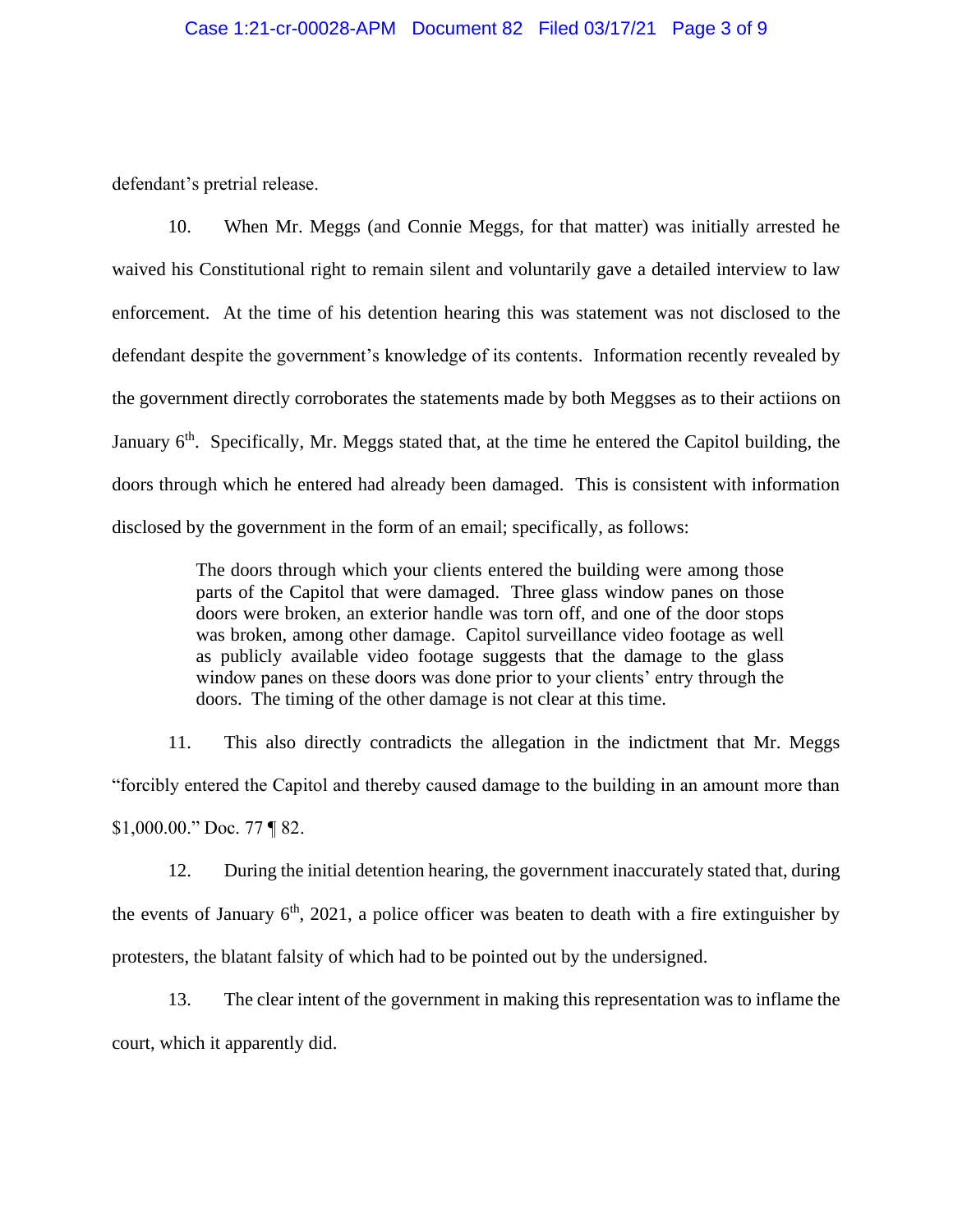#### Case 1:21-cr-00028-APM Document 82 Filed 03/17/21 Page 4 of 9

14. The government also, quite incredibly, informed the court there was a concern that, if the Meggses were granted bail, they would kill federal law enforcement officers attempting to arrest them if they violated the terms of their pre-trial release. This statement was made with the full knowledge of the government that Mr. and Mrs. Meggs had been completely cooperative with the government agents during their initial contacts with law enforcement.

15. What the government failed to disclose was that, during the prior interviews of both Mr. and Mrs. Meggs, they separately described an incident inside the Capitol during in which they saw a "large" Capitol Police Officer being surrounded and threatened by an angry mob, so they positioned themselves between the officer and crowd to protect him. It is suggested this claim will be supported by video evidence.

16. Based on the information developed since the initial detention hearing, it is respectfully requested that the defendant be granted pre-trial release on terms and conditions to which the Court may be amenable which would insure his appearance at all required court proceedings and protect the community from whatever danger the Court believes he may pose.

17. Should he be released on bail, Mr. Meggs is prepared to appear either via video conference or personally at his own expense in the District of Columbia as the Court may require.

#### **CONCLUSION**

Based on the above facts and following legal analysis, Mr. Meggs respectfully requests this court grant this request for pre-trial release and impose any combination of conditions sufficient to satisfy the court that any perceived risk of non-appearance he may pose would be substantially mitigated and any danger to the community eliminated.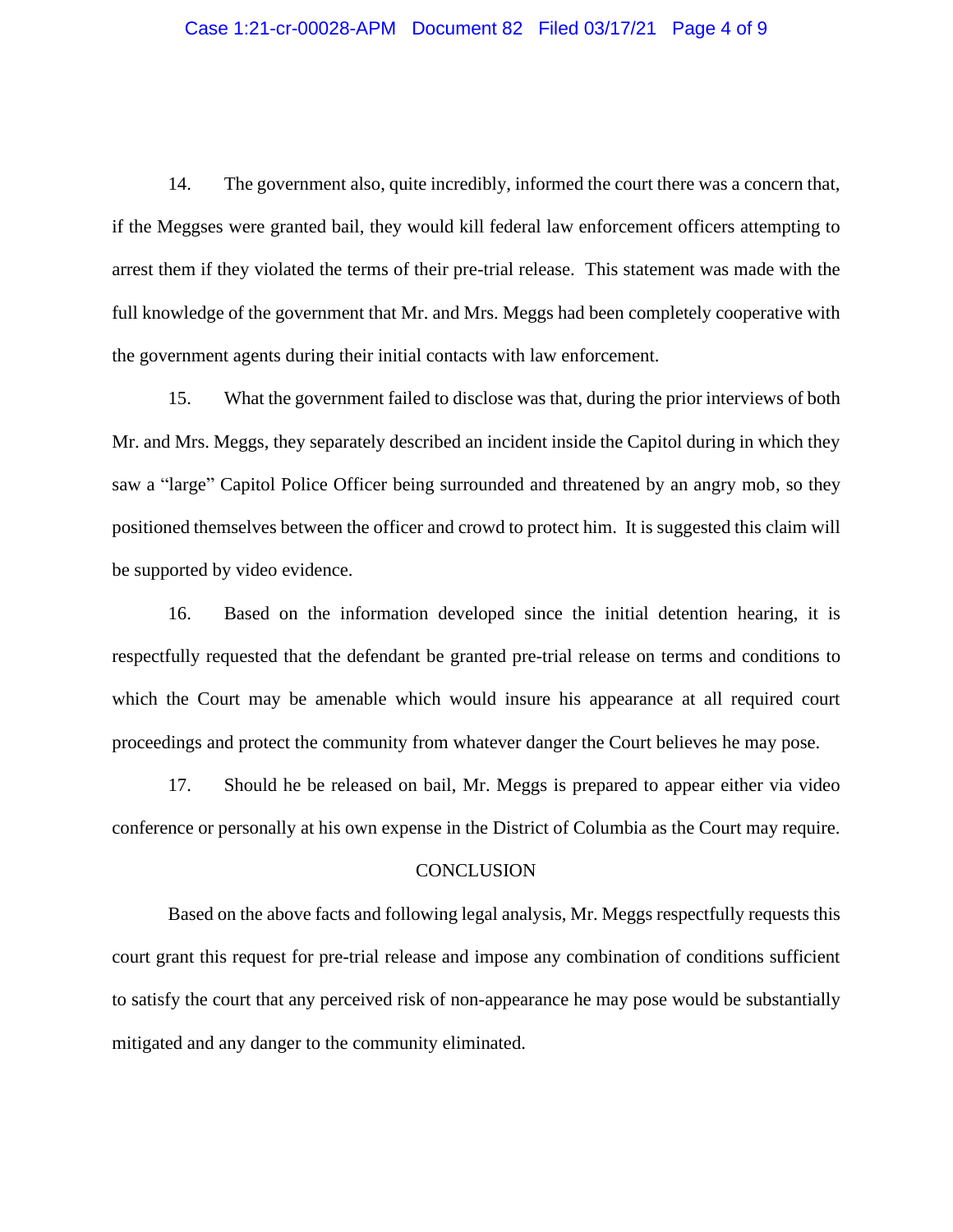## **MEMORANDUM OF LAW**

"In our society liberty is the norm, and detention prior to trial or without trial is the carefully

limited exception." *United States v. Salerno*, 481 U.S. 739 (1987).

The federal bail reform provisions, found in 18 U.S.C. § 3142 of the Bail Reform Act, (the

"Act") provide the court with four options for setting bail matters before it. These options are:

- (1) release the defendant on personal recognizance or unsecured bond;
- (2) release the defendant on conditions;
- (3) temporarily detain the defendant to permit revocation of conditional release, deportation or exclusion; or
- (4) detain the defendant.

Section 3142(g) of the Act sets forth the factors the judicial officer shall consider in making

the determination whether to release a person charged with an offense:

- (1) the nature and circumstances of the offense charged;
- (2) the weight of the evidence;
- (3) the history and characteristics of the person including:
	- (a) the defendant's character;
	- (b) physical and mental condition;
	- (c) family ties;
	- (d) employment;
	- (e) financial resources;
	- (f) length of residence in the community;
	- (g) community ties;
	- (h) past conduct;
	- (i) history relating to drug or alcohol abuse;
	- (j) criminal history;
	- (k) record of appearance at court proceedings;

(l) whether at the time of the current offense or arrest the defendant was on probation, parole or other release pending trial, sentencing, appeal or completion of a sentence; and

(m) the nature and seriousness of the danger to any person or the community that would be posed by the defendant's release.

Title 18 U.S.C. § 3142(b) mandates pretrial release ("shall order the pretrial release") on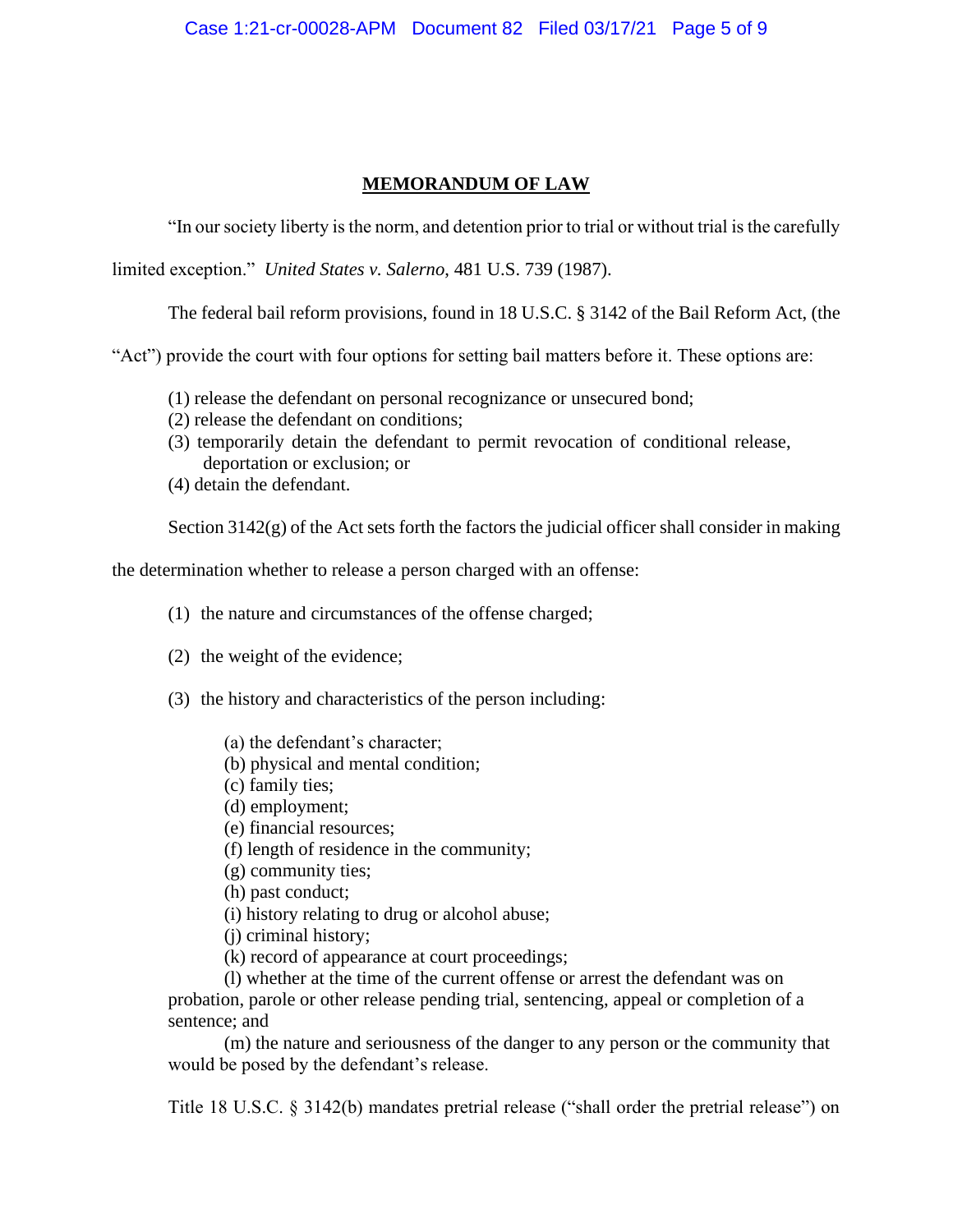## Case 1:21-cr-00028-APM Document 82 Filed 03/17/21 Page 6 of 9

personal recognizance or an unsecured appearance bond unless the court determines that "such release will not reasonably assure" the person's appearance or "will endanger the safety of any other person or the community." The Act emphasizes release on personal recognizance or an unsecured appearance bond; however, the court may also consider whether ensuring the safety of the community warrants detention. *See United States v. Williams*, 753 F.2d 329 (4th Cir. 1985); *United States v. Harris*, 732 F. Supp. 1027 (N.D. Cal. 1990).

An accused's ties to the community is one factor that courts look to in evaluating the flight risk of a defendant. *See* 18 U.S.C. § 3142(g)(3)(A). While the defendant concedes the community to which these ties are considered is that in which the charges are levied, Mr. Meggs is a long-time resident of Marion County, Florida with significant familial and financial ties there. These ties clearly demonstrate a stability in life and residence as well as family dependent on his help. He likewise possesses the resources to appear as required in the judicial district in which he is charged.

And while, quite frankly, Mr. Meggs previously had no significant ties to the district in which he is charged, he perhaps now has the most important of tie of all, the authority of this Court. He is not a flight risk in any way, shape or form.

The weight of the evidence against the accused is another factor to be considered at the detention hearing, *United States v. Apker*, 964 F.2d 742 (8th Cir. 1992), but it is the least significant factor, *United States v. Townsend*, 897 F.2d 989 (9th Cir. 1990). In the words of one district court judge, to presume risk of flight from strong "evidence" of guilt would be "tantamount to a presumption of guilt." *United States v. Gray*, 651 F. Supp. 432, 436 (W.D. Ark. 1987).

Despite the language employed by the government in alleging the facts in the second superseding indictment, the verbiage reflects nothing more than the donning certain defensively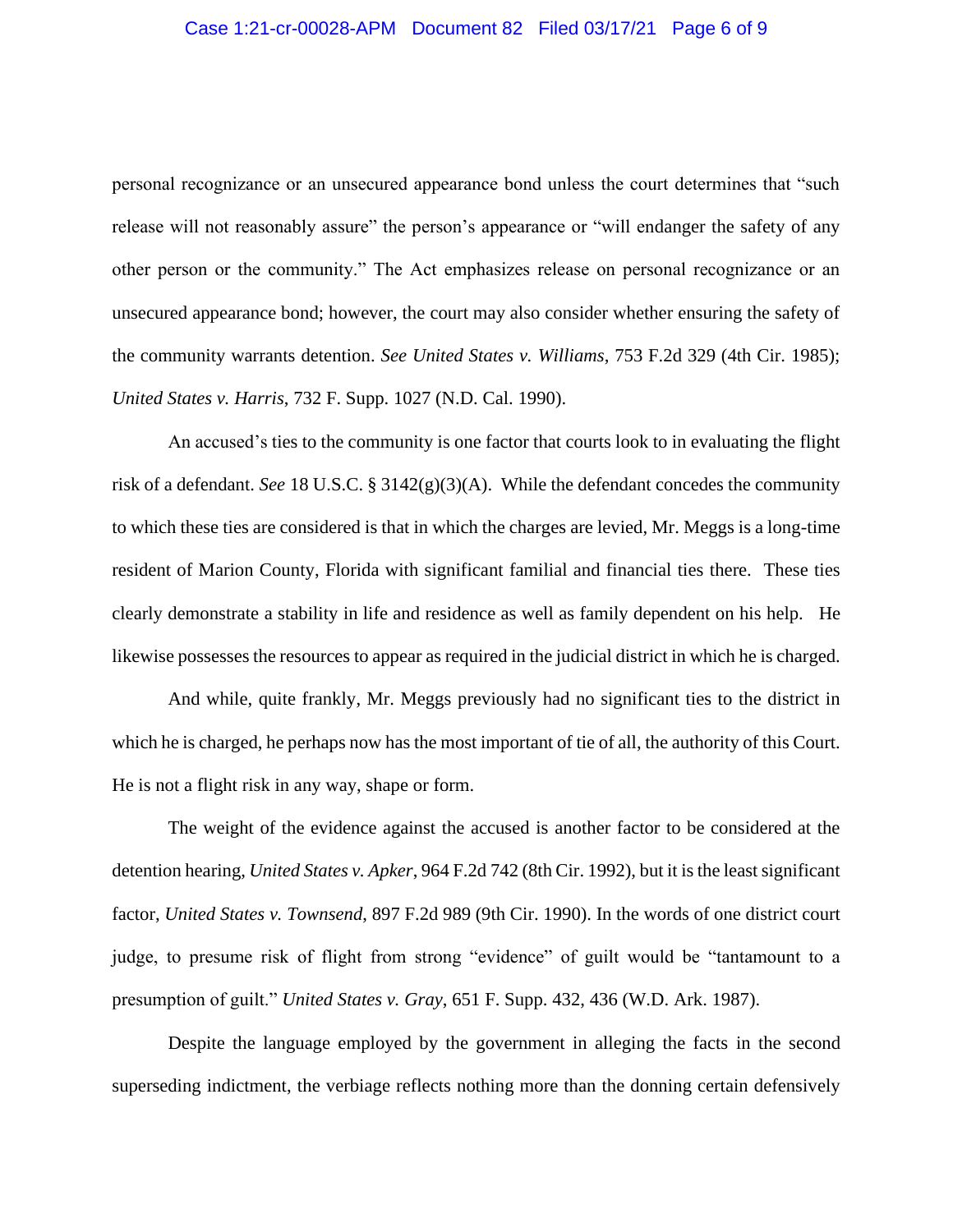## Case 1:21-cr-00028-APM Document 82 Filed 03/17/21 Page 7 of 9

protective attire and entering the Capitol building with others. While the severity of the January 6<sup>th</sup> incident cannot be overstated, Mr. Meggs is not alleged to have engaged in any acts of violence or encouragement of others to do so, in fact, Mr. Meggs has a good faith belief that video evidence will support his statement that he, in fact, placed himself in harm's way to protect a law enforcement officer from a threatening crowd and in no manner caused damage to any government property.

The prosecution bears the ultimate burden of establishing that no series of conditions is sufficient to negate the risk of the accused's flight or dangerousness—by a preponderance of the evidence in the case of flight and by clear and convincing evidence in the case of dangerousness. *United States v. English,* 929 F.3d 311, 319 (2d Cir. 2011); *see also Stone*, 608 F.3d at 946; *United States v. Bell*, 209 F. Supp. 3d 275, 277 (D.D.C. 2016) (*citing, United States v. Simpkins*, 826 F.2d 94, 96 (D.C. Cir. 1987)); *United States v. Rodriguez*, 147 F. Supp. 3d 1278, 1286 (D. N.Mex. 2015); *United States v. Guerra-Hernandez*, 88 F. Supp. 3d 25, 26 (D.P.R. 2015).

Clear and convincing evidence means proof that the particular defendant actually poses a danger to the community, not that a defendant "in theory" poses a danger. *United States v. Patriarca,* 948 F.2d 789 (1st Cir. 1991). Only when there is a "strong probability that a person will commit additional crimes if released" is the community interest in safety sufficiently compelling to overcome the criminal defendant's right to liberty. *Ploof*, 851 F.2d 7. *United States v. Ploof*, 851 F.2d 7 (1st Cir. 1988). Mr. Meggs has no criminal history and there is zero proof that he engaged in any criminal activity after June  $6<sup>th</sup>$ , 2021 up until being taken into custody on February 17<sup>th</sup>, immediately after which he fully cooperated with government agents.

The statute requires that a defendant be detained only if he or she represents a *serious* risk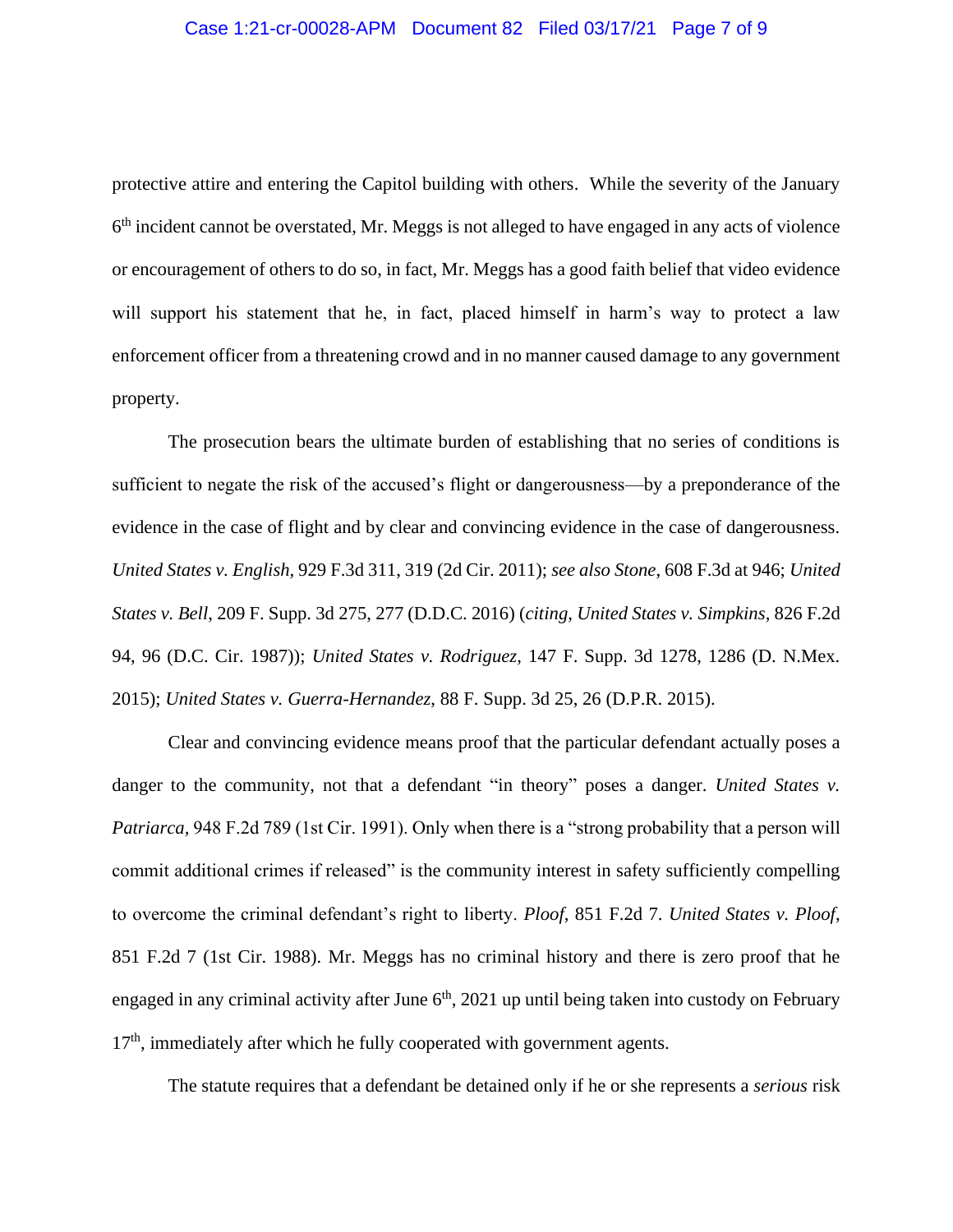### Case 1:21-cr-00028-APM Document 82 Filed 03/17/21 Page 8 of 9

of flight. That is a substantial burden for the government to meet. *See United States v. Giordana,*  370 F. Supp. 2d 1256 (S.D. Fla. 2005) (serious *charges* do not necessarily equal serious flight risk). Mr. Meggs does not possess a passport and, as stated above, there is virtually zero risk of non-appearance by him.

If the Court determines that personal recognizance or an unsecured bond will not reasonably assure appearance or will endanger any other person or the community, 18 U.S.C. § 3142(c) still mandates release ("shall order the pretrial release") subject to certain specified conditions. The conditions, which must include that the person not violate any federal, state or local law, must be the least restrictive conditions necessary to reasonably assure the person's appearance and the community's safety. The provision that conditions "reasonably assure" appearance and safety does not require a guarantee of appearance or safety. *See United States v. O'Brien,* 895 F.2d 810 (1st Cir. 1990)*; United States v. Fortna*, 769 F.2d 243 (5th Cir. 1985), *cert. denied*, 479 U.S. 950 (1986). It requires an "objectively reasonable" assurance of community safety and the defendant's appearance at trial. *Id.* Imposition of conditions of release must be supported by reasons why they are necessary to reasonably assure appearance or safety. *United States v. Spilotro*, 786 F.2d 808 (8th Cir. 1986). These can easily be satisfied.

Should the Court determine that this matter is subject to the rebuttable presumption of detention pursuant to Title 18 U.S.C. §3142, the defendant would argue that the facts disclosed herein are sufficient to rebut the applicable presumption.

Based on an application of the facts presented in this matter to the applicable law, there exist several release conditions this Court can impose on Mr. Meggs sufficient to rebut any presumption that he may pose a serious risk of flight or danger to the community and which would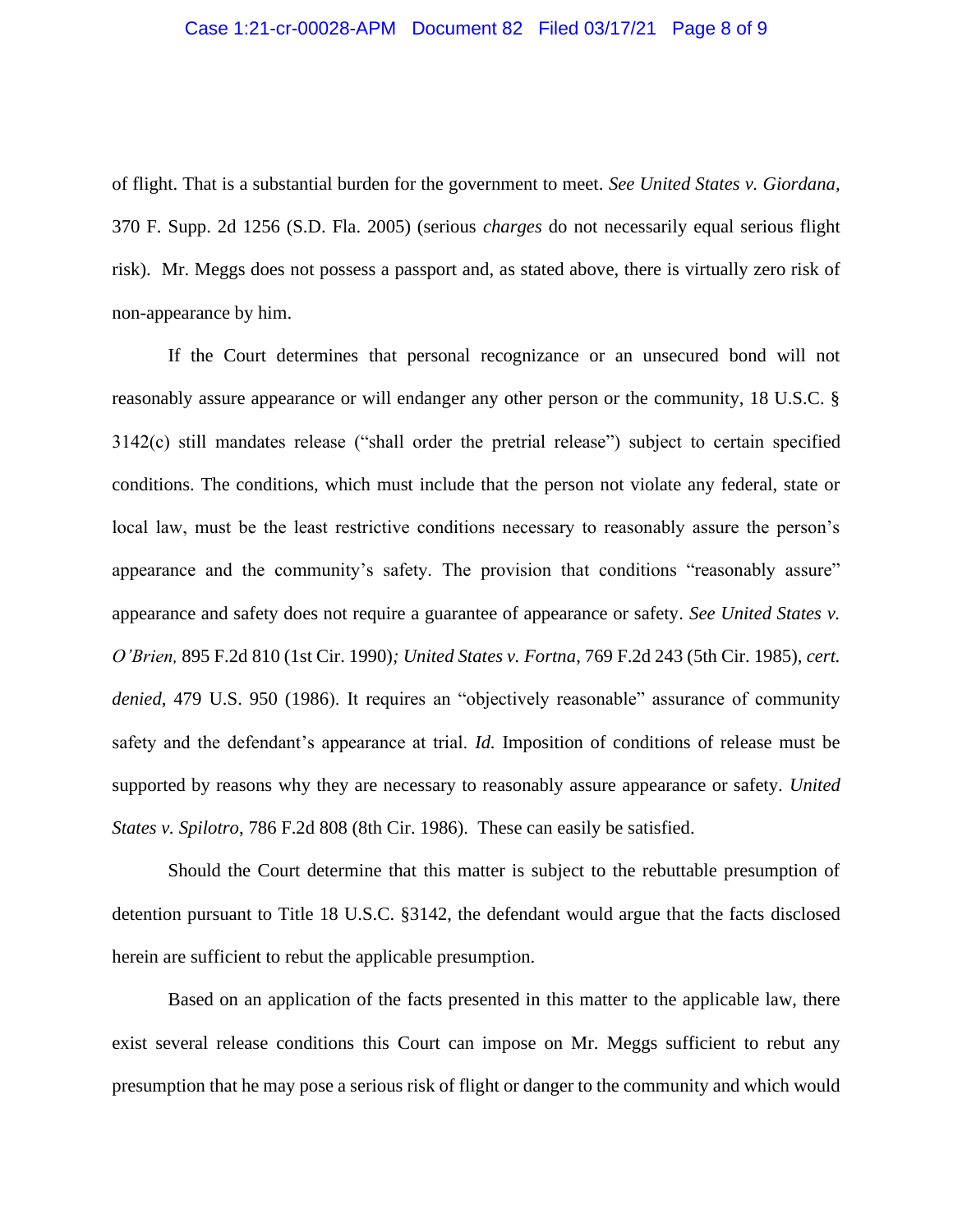## Case 1:21-cr-00028-APM Document 82 Filed 03/17/21 Page 9 of 9

facilitate his appearance before the Court.

The undersigned has conferred with Assistant United States Attorney Jeffrey Nestler, Esq., who asserts the government's position is that Mr. Meggs should remain detained.

## RESPECTFULLY SUBMITTED,

 /s/ David Anthony Wilson DAVID ANTHONY WILSON 201 S.W. 2nd Street, Suite 101 Ocala, FL 34471 (352) 629-4466 david@dwilsonlaw.com Trial Attorney for Defendant D.C. Bar ID: FL0073

## **CERTIFICATE OF SERVICE**

I HEREBY CERTIFY that on March  $17<sup>th</sup>$ , 2021, I electronically filed the foregoing with

the Clerk of the Court by using the CM/ECF system, which will send a notice of electronic filing

to the following: Office of the United States Attorney.

 /s/ David Anthony Wilson DAVID ANTHONY WILSON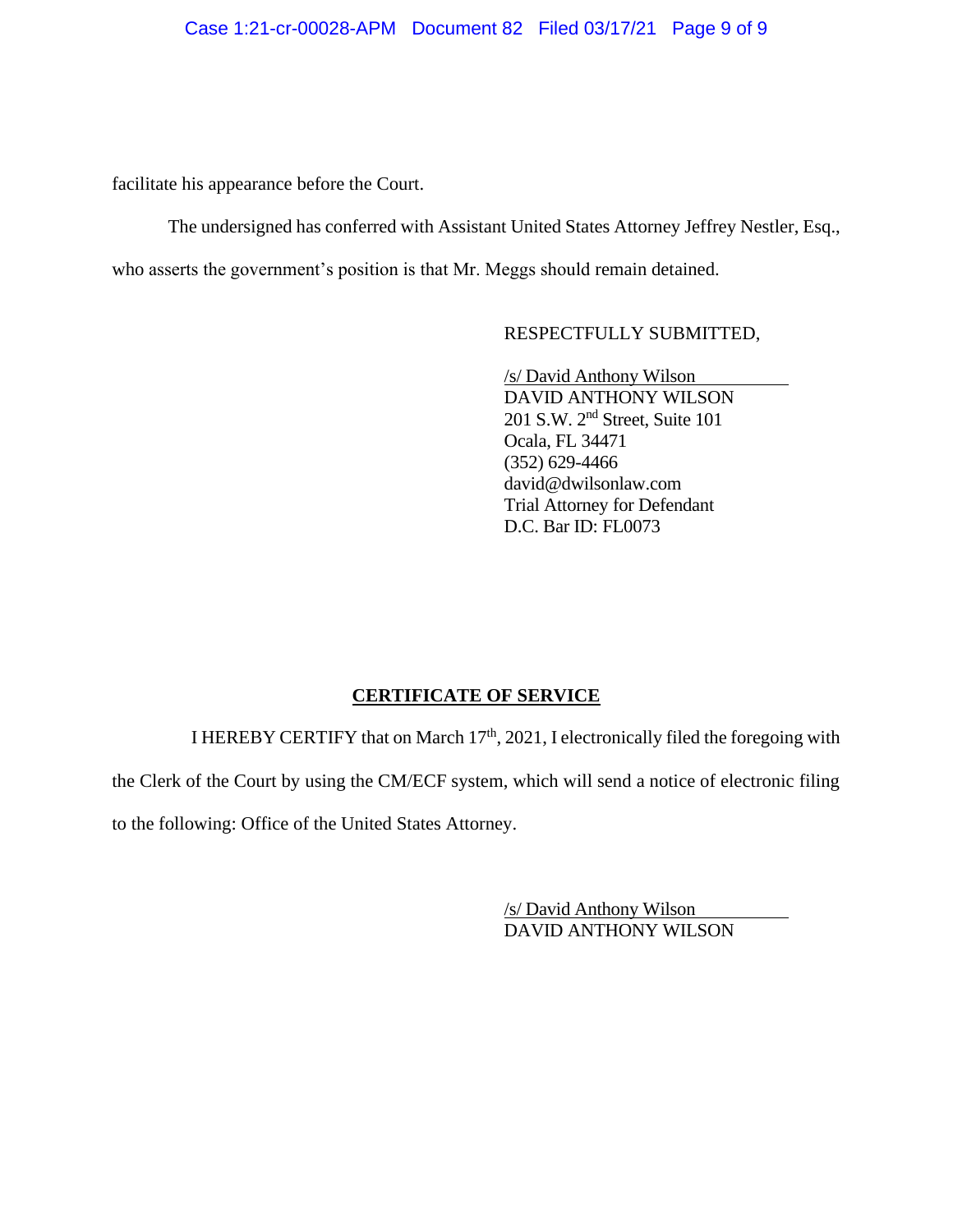AO 472 (Rev. 09/16) Order of Detention Pending Trial

# UNITED STATES DISTRICT COURT

for the

Middle District of Florida

) ) ) )

UNITED STATES OF AMERICA )

v.

KELLY MEGGS

*Defendant*

Case No. 5:21-mj-1036-PRL

# **ORDER OF DETENTION PENDING TRIAL**

## **Part I - Eligibility for Detention**

Pending before the Court is Defendant's Motion for Pretrial Release pursuant to 18 U.S.C. § 3142 (Doc. 6 & 14). In light of the Defendant's request, I held a bond hearing on February 22, 2021, at which time defendant's counsel made an argument for the Defendant's release. The Government maintained its position that Defendant should be held in custody pending trial based on the factors set forth in 18 U.S.C. §3142.

Upon the

 $\boxtimes$  Motion of the Government attorney pursuant to 18 U.S.C. § 3142(f)(1), or

 $\Box$  Motion of the Government or Court's own motion pursuant to 18 U.S.C. § 3142(f)(2),

this order sets forth the Court's findings of fact and conclusions of law, as required by 18 U.S.C. § 3142(i), in addition to any other findings made at the hearing.

## **Part II - Findings of Fact and Law as to Presumptions under § 3142(e)**

**A. Rebuttable Presumption Arises Under 18 U.S.C. § 3142(e)(2)** *(previous violator)*: There is a rebuttable presumption that no condition or combination of conditions will reasonably assure the safety of any other person and the community because the following conditions have been met:

 $\Box$  (1) the defendant is charged with one of the following crimes described in 18 U.S.C. § 3142(f)(1):

**(a)** a crime of violence, a violation of 18 U.S.C. § 1591, or an offense listed in 18 U.S.C.

§ 2332b(g)(5)(B) for which a maximum term of imprisonment of 10 years or more is prescribed; **or**

**(b)** an offense for which the maximum sentence is life imprisonment or death; **or**

**(c)** an offense for which a maximum term of imprisonment of 10 years or more is prescribed in the Controlled Substances Act (21 U.S.C. §§ 801-904), the Controlled Substances Import and Export Act (21 U.S.C. §§ 951-971), or Chapter 705 of Title 46, U.S.C. (46 U.S.C. §§ 70501-70508); **or**

**(d)** any felony if such person has been convicted of two or more offenses described in subparagraphs (a) through (c) of this paragraph, or two or more State or local offenses that would have been offenses described in subparagraphs (a) through (c) of this paragraph if a circumstance giving rise to Federal jurisdiction had existed, or a combination of such offenses; **or**

 $\Box$  (e) any felony that is not otherwise a crime of violence but involves:

**(i)** a minor victim; **(ii)** the possession of a firearm or destructive device (as defined in 18 U.S.C. § 921); **(iii)** any other dangerous weapon; or **(iv)** a failure to register under 18 U.S.C. § 2250; *and*

**(2)** the defendant has previously been convicted of a Federal offense that is described in 18 U.S.C.

 $§$  3142(f)(1), or of a State or local offense that would have been such an offense if a circumstance giving rise to Federal jurisdiction had existed; *and*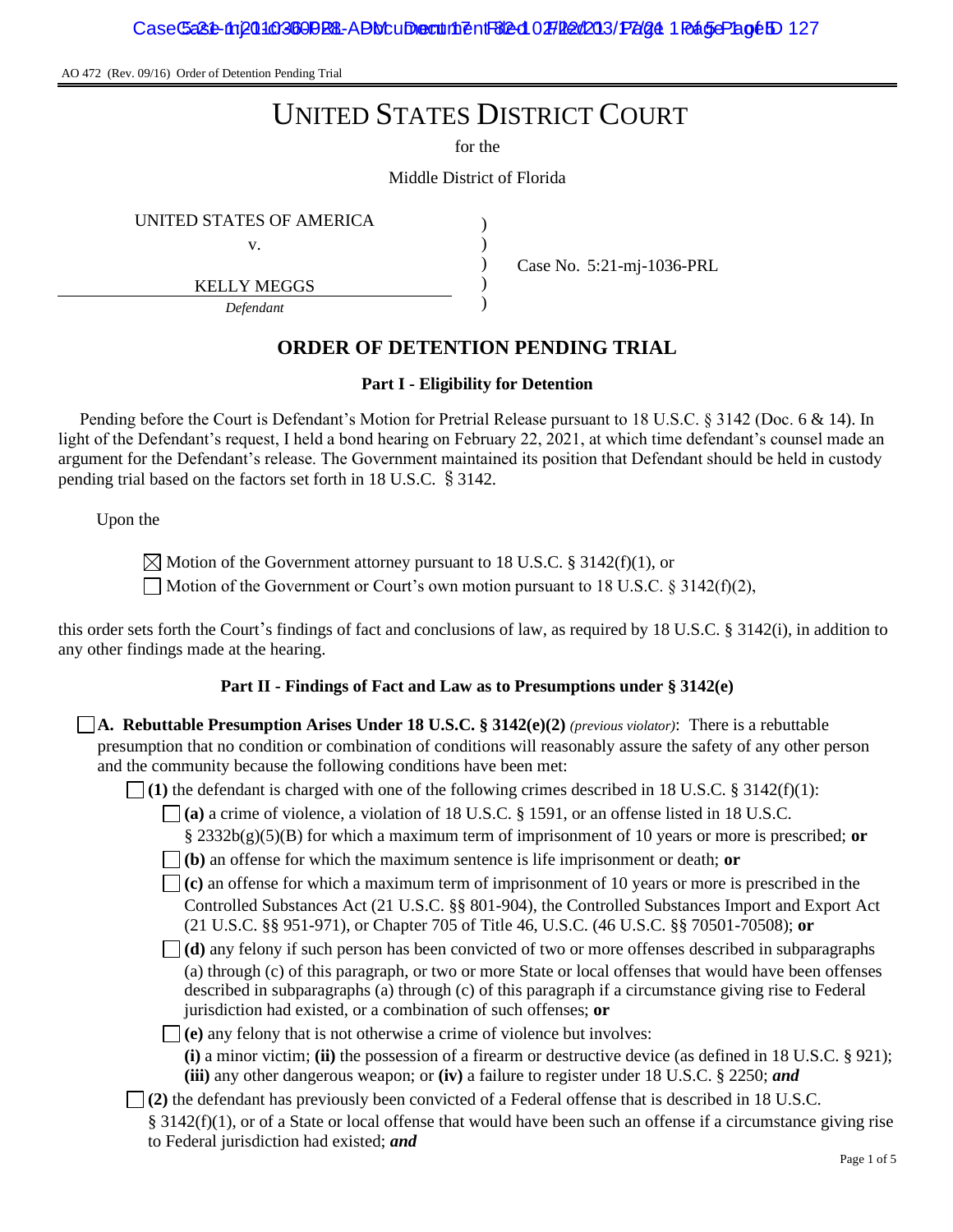AO 472 (Rev. 09/16) Order of Detention Pending Trial

- **(3)** the offense described in paragraph (2) above for which the defendant has been convicted was committed while the defendant was on release pending trial for a Federal, State, or local offense; *and*
- **(4)** a period of not more than five years has elapsed since the date of conviction, or the release of the defendant from imprisonment, for the offense described in paragraph (2) above, whichever is later.
- **B. Rebuttable Presumption Arises Under 18 U.S.C. § 3142(e)(3)** *(narcotics, firearm, other offenses)*: There is a rebuttable presumption that no condition or combination of conditions will reasonably assure the appearance of the defendant as required and the safety of the community because there is probable cause to believe that the defendant committed one or more of the following offenses:
	- **(1)** an offense for which a maximum term of imprisonment of 10 years or more is prescribed in the Controlled Substances Act (21 U.S.C. §§ 801-904), the Controlled Substances Import and Export Act (21 U.S.C. §§ 951-971), or Chapter 705 of Title 46, U.S.C. (46 U.S.C. §§ 70501-70508);
	- **(2)** an offense under 18 U.S.C. §§ 924(c), 956(a), or 2332b;
	- $\boxtimes$  (3) an offense listed in 18 U.S.C. § 2332b(g)(5)(B) for which a maximum term of imprisonment of 10 years or more is prescribed;
	- **(4)** an offense under Chapter 77 of Title 18, U.S.C. (18 U.S.C. §§ 1581-1597) for which a maximum term of imprisonment of 20 years or more is prescribed; **or**
	- **(5)** an offense involving a minor victim under 18 U.S.C. §§ 1201, 1591, 2241, 2242, 2244(a)(1), 2245, 2251, 2251A, 2252(a)(1), 2252(a)(2), 2252(a)(3), 2252A(a)(1), 2252A(a)(2), 2252A(a)(3), 2252A(a)(4), 2260, 2421, 2422, 2423, or 2425.

## **C. Conclusions Regarding Applicability of Any Presumption Established Above**

- The defendant has not introduced sufficient evidence to rebut the presumption above.
- The defendant has not introduced sufficient evidence to rebut the presumption above, but even if he had detention is warranted as addressed below.
- The defendant has presented evidence sufficient to rebut the presumption, but after considering the presumption and the other factors discussed below, detention is warranted.

## **Part III - Analysis and Statement of the Reasons for Detention**

After considering the factors set forth in 18 U.S.C. § 3142(g) and the information presented at the detention hearing, the Court concludes that the defendant must be detained pending trial because the Government has proven:

 $\boxtimes$  By clear and convincing evidence that no condition or combination of conditions of release will reasonably assure the safety of any other person and the community.

By a preponderance of evidence that no condition or combination of conditions of release will reasonably assure the defendant's appearance as required.

In addition to any findings made on the record at the hearing, the reasons for detention include the following:

- $\boxtimes$  Weight of evidence against the defendant is strong
- $\Box$  Subject to lengthy period of incarceration if convicted
- $\Box$  Prior criminal history
- □ Participation in criminal activity while on probation, parole, or supervision
- $\Box$  History of violence or use of weapons
- History of alcohol or substance abuse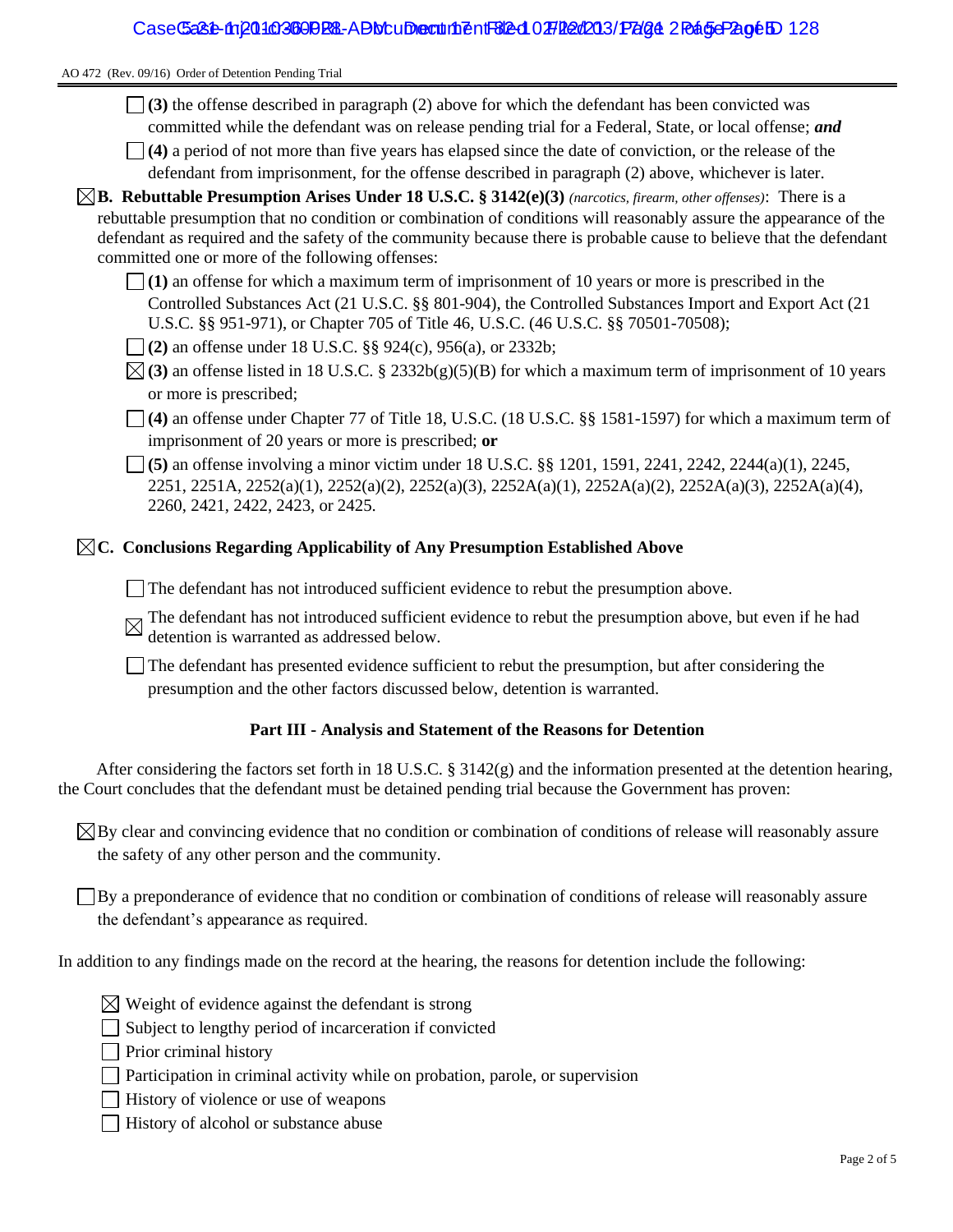## Case Ga82-mp010360PRL-ADM uDecument Filed 027 Red 203/ Page 3 Page Page 10 129

#### AO 472 (Rev. 09/16) Order of Detention Pending Trial

- Lack of stable employment
- Lack of stable residence
- Lack of financially responsible sureties
- □ Lack of significant community or family ties to this district
- Significant family or other ties outside the United States
- □ Lack of legal status in the United States
- Subject to removal or deportation after serving any period of incarceration
- Prior failure to appear in court as ordered
- $\Box$  Prior attempt(s) to evade law enforcement
- $\Box$  Use of alias(es) or false documents
- Background information unknown or unverified
- Prior violations of probation, parole, or supervised release

OTHER REASONS OR FURTHER EXPLANATION: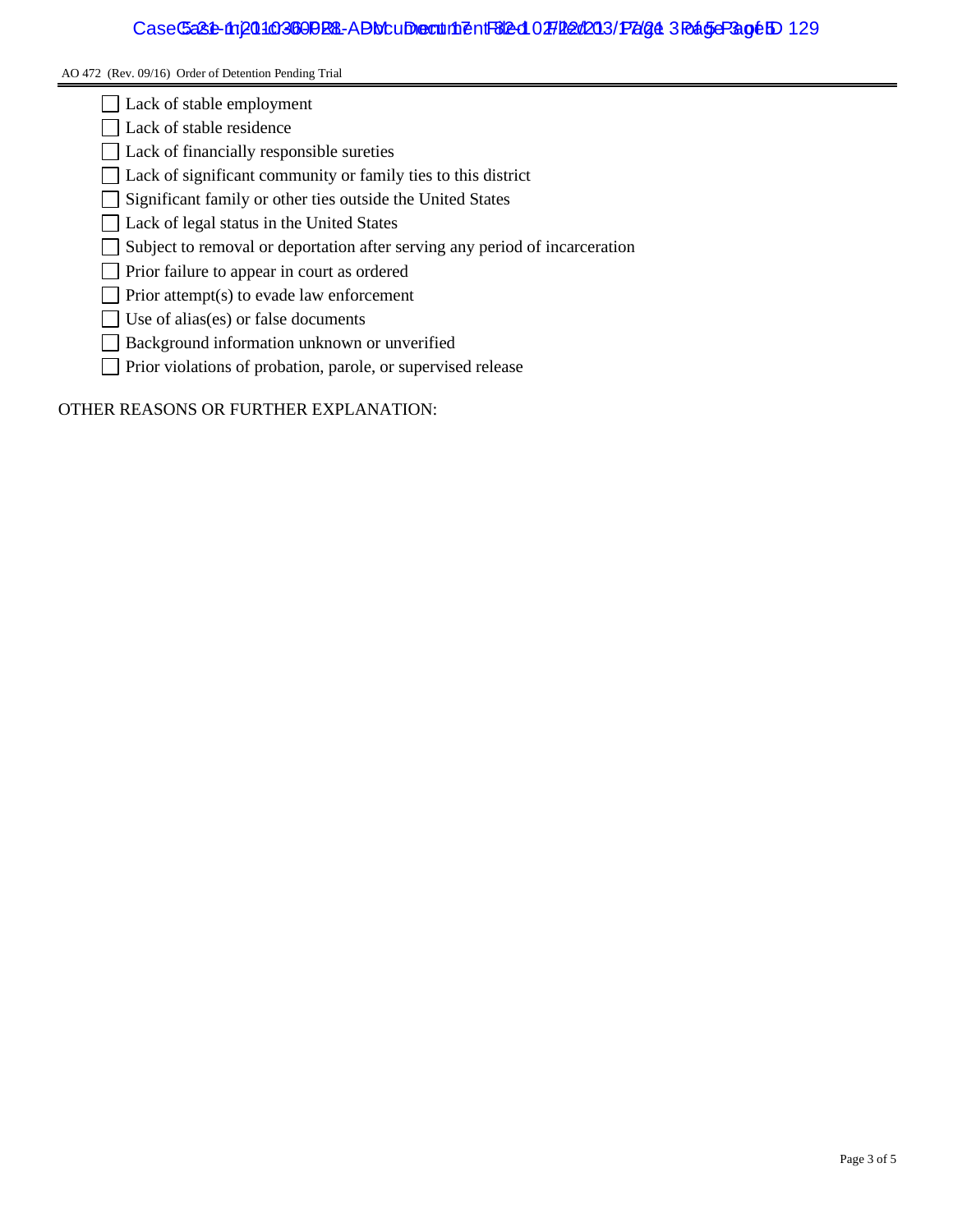Other: There is a presumption of detention in this case. The conduct is such that  $\boxtimes$ someone who is alleged to have committed it is inherently unlikely to appear or not endanger the community. In other words, given the nature of the alleged conduct they are a risk of flight and danger to the community. The nature of the offense and the weight of the evidence are weighed heavily then.

American democracy didn't always exist. It started with a declaration of independence and a revolutionary war, followed by the articles of confederation. That original founding document contained one branch of government – a congress. It proved insufficient. Spurred on, in part by a rebellion, the founders agreed a stronger central government was necessary. One, ultimately, that balanced power within itself between three branches, and between itself and the states. It created, for example, an electoral college, which would decide the presidency, but left substantial discretion and responsibility to the states themselves to run the elections.

Certification of the winner, in turn, brought together both houses of congress and a member of the executive branch, the vice-president.

Parts of that process were challenged, first through the Courts, our third branch, but then directly, by regular citizens, on January 6. That attack wasn't just one on an entire branch of our government (including a member of the executive branch), but it was an attack on the very foundation of our democracy.

It is often said that we are a nation of laws. They ensure order. They provide for peace – they provide for peaceful transitions of power. Indeed, the Eleventh Circuit has illustrated this point, about being a nation of laws, albeit in a different context.

Federal law, it said, "began with a Constitution on four parchment pages, followed by a Bill of Rights on one more. But the Constitution begat Congress, and Congress begat statutes—lots and lots of statutes. The current version of them fills 45,000 pages of the United States Code." (Some of those, you are charged with.) "Those statutes begat hundreds of administrative agencies, and many of those agencies begat regulations . . . . As the number of statutes and regulations has multiplied . . . , so has decisional law. Supreme Court decisions fill 573 volumes of the official United States Reports, while federal court of appeals decisions fill 2,000 or so volumes of the Federal Reporter series."

United States v. Sec'y, Fla. Dep't of Corr., 778 F.3d 1223, 1225 (11th Cir. 2015) (citations omitted).

Our nation, our democracy, is governed by these laws. When there is a dispute, the courts decide it.